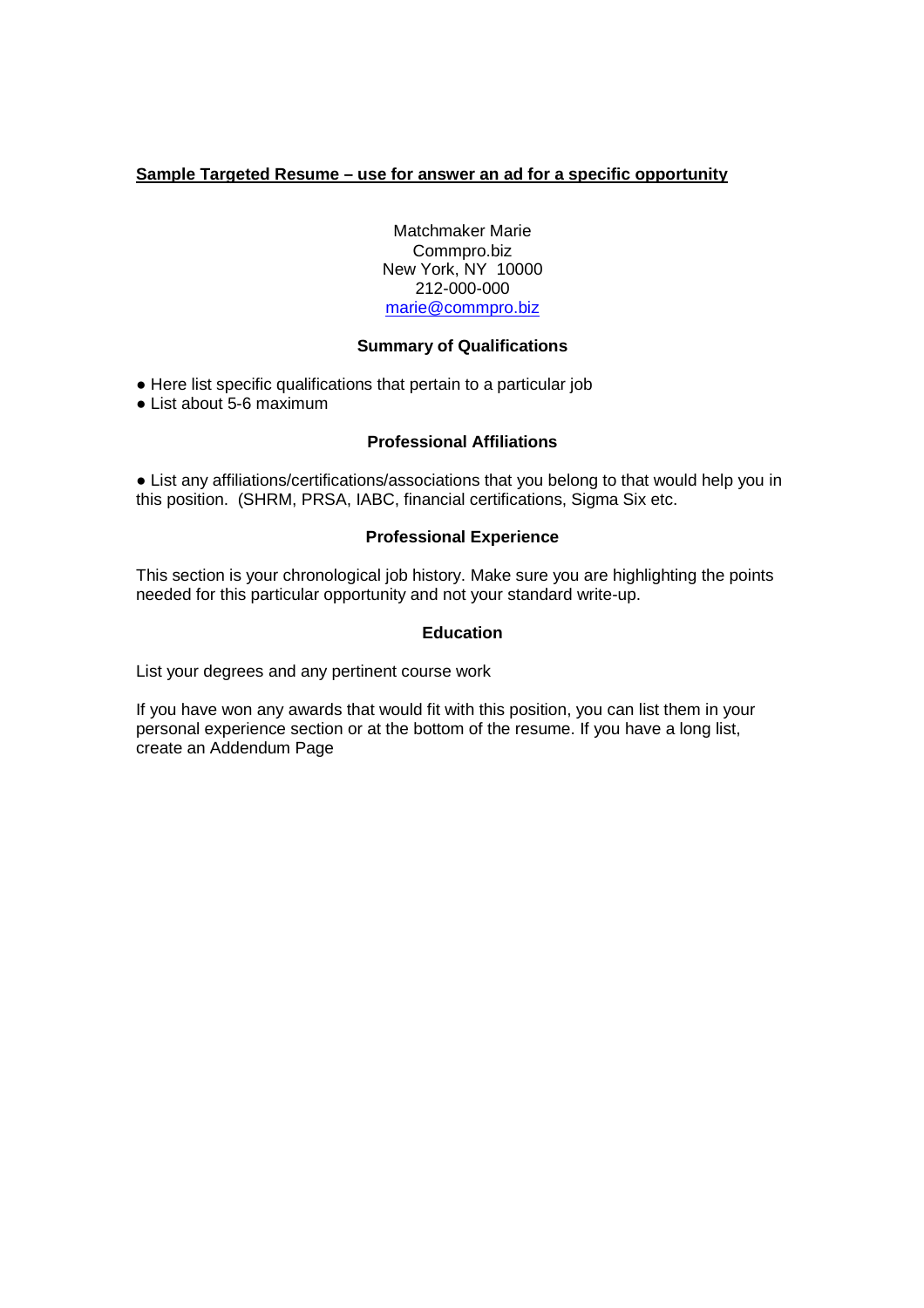# **Sample Functional Resume – use when you want to change fields, you have the skills but not the work experience, you have the skills through unpaid experience or you have many different work experience not directly related to the position you are seeking.**

#### Matchmaker Marie Commpro.biz New York, NY 10000 212-000-000 marie@commpro.biz

### **Objective**

You want to target your resume to the field/opportunity you want and to list your qualifications at fit this new path.

- ● ● ●
- ●

### **Professional Accomplishments**

List your accomplishments that pertain to the job/field you want. List at least 6 bulleted items.

### **Employment History**

Just list company and dates.

### **Education**

List college, degree, dates Also list any certifications, classes that pertain to this position